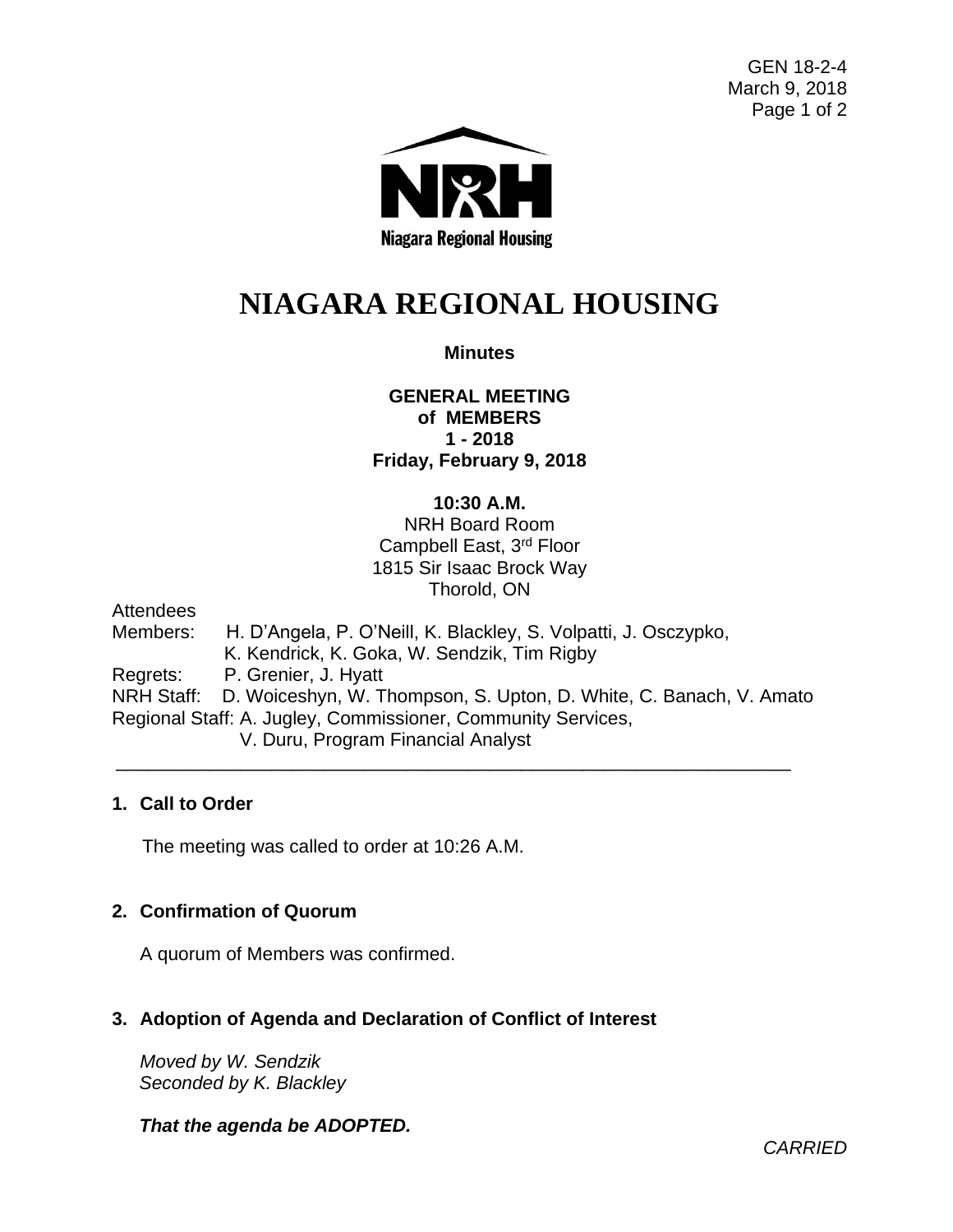No conflicts were declared.

4. Approval of Minutes from the October 20, 2017 meeting.

*Moved by K. Goka Seconded by S. Volpatti*

### *The Minutes of the October 20, 2017 General Meeting be ADOPTED.*

*CARRIED*

4.1. Business Arising New Board Structure: By-Law #1 – Change to Effective Date – GEN 18-1-4.1.

*Moved by W. Sendzik Seconded by S. Volpatti*

### *That the new By-Law #1 come into effect on February 16, 2018*.

*CARRIED*

5. New NRH Board Structure – Election of Community Representatives to the Board of Directors **–** GEN 18-1- 5.

*Moved by T. Rigby Seconded by K. Kendrick*

#### *That Betty Ann Baker, Karen Blackley and James Hyatt be elected to the NRH Board of Directors as Community Representatives for a term commencing February 16, 2018; ending on March 30, 2019.*

*CARRIED*

6. Other Business - Tender Award Committee Assignment

The Tender Awards Committee requires two Directors; currently J. Hyatt and K. Goka co-chair the committee. K. Goka's term ends on February 15, 2018, this will leave a vacant position on the committee between February 16<sup>th</sup> and March 9<sup>th</sup>, 2018. All NRH committee assignments will be considered on March 9, 2018.

Staff requested that a Director be assigned to the Tender Award Committee, in the event that the committee needs to meet with both Chairs prior to March 9, 2018.

*Moved by W. Sendzik Seconded by K. Kendrick*

*That T. Rigby be ASSIGNED to the Tender Awards Committee February 16 to March 9, 2018.*

*CARRIED*